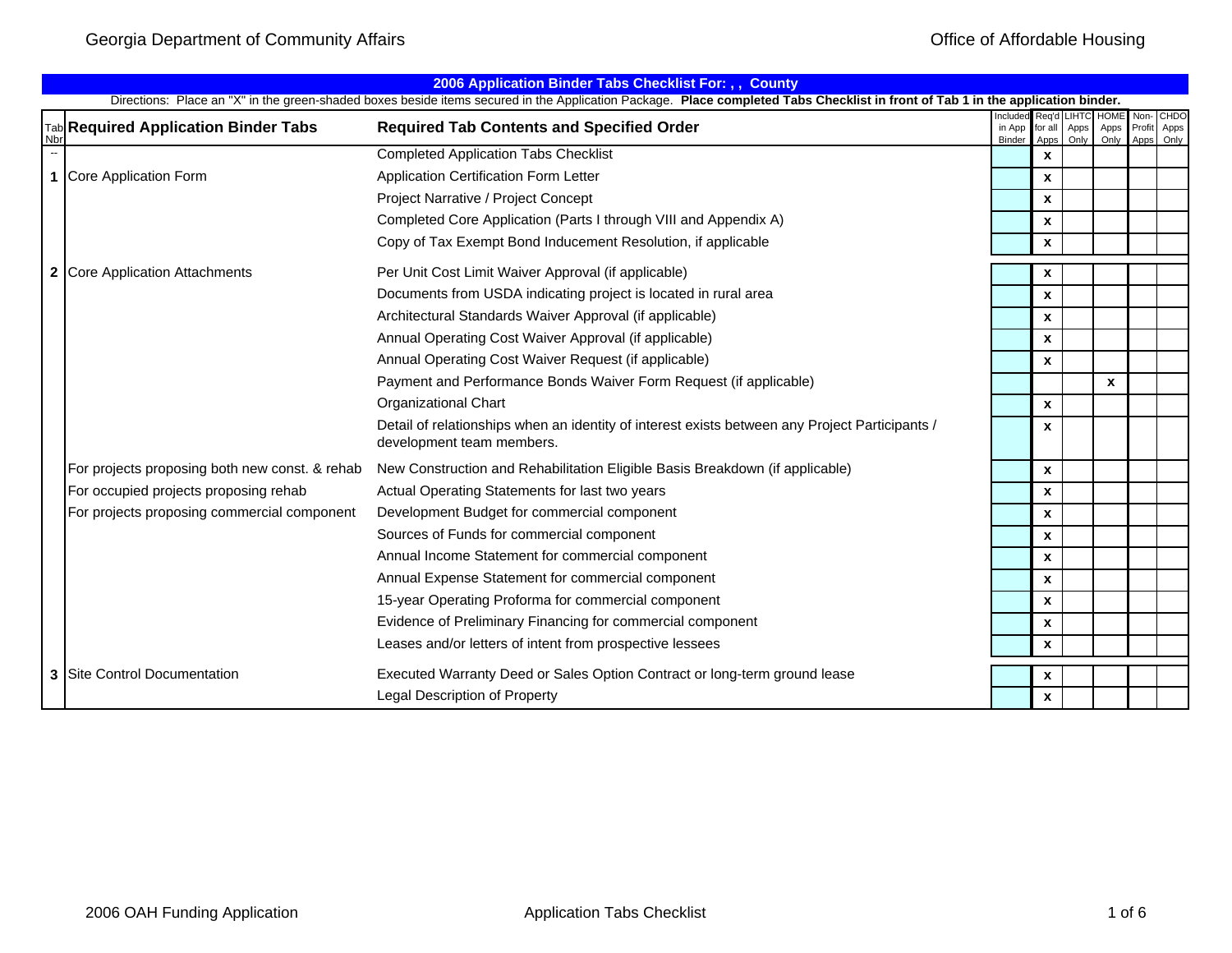|    | 2006 Application Binder Tabs Checklist For: , , County                                                                                                                          |                                                                                                                                                                                                                    |                             |                          |                              |                             |                        |                      |  |  |  |
|----|---------------------------------------------------------------------------------------------------------------------------------------------------------------------------------|--------------------------------------------------------------------------------------------------------------------------------------------------------------------------------------------------------------------|-----------------------------|--------------------------|------------------------------|-----------------------------|------------------------|----------------------|--|--|--|
|    | Directions: Place an "X" in the green-shaded boxes beside items secured in the Application Package. Place completed Tabs Checklist in front of Tab 1 in the application binder. |                                                                                                                                                                                                                    |                             |                          |                              |                             |                        |                      |  |  |  |
| Nb | Tab Required Application Binder Tabs                                                                                                                                            | <b>Required Tab Contents and Specified Order</b>                                                                                                                                                                   | Include<br>in App<br>Binder | Rea'd<br>for all<br>Apps | <b>LIHTC</b><br>Apps<br>Only | <b>HOME</b><br>Apps<br>Only | Non-<br>Profit<br>Apps | CHDO<br>Apps<br>Only |  |  |  |
| 4  | <b>Environmental Requirements</b>                                                                                                                                               | Phase I Environmental Study (including Flood Plains and Wetlands Delineation maps)                                                                                                                                 |                             | $\mathbf{x}$             |                              |                             |                        |                      |  |  |  |
|    |                                                                                                                                                                                 | Phase II Environmental Study (if applicable)                                                                                                                                                                       |                             | $\pmb{\mathsf{x}}$       |                              |                             |                        |                      |  |  |  |
|    |                                                                                                                                                                                 | <b>Environmental Certification</b>                                                                                                                                                                                 |                             | $\pmb{\mathsf{x}}$       |                              |                             |                        |                      |  |  |  |
|    |                                                                                                                                                                                 | Owner's Environmental Questionnaire and Disclosure Statement                                                                                                                                                       |                             | $\mathbf{x}$             |                              |                             |                        |                      |  |  |  |
|    |                                                                                                                                                                                 | Property Log and Information Checklist                                                                                                                                                                             |                             | $\boldsymbol{x}$         |                              |                             |                        |                      |  |  |  |
|    |                                                                                                                                                                                 | Flood Plains / Floodways documentation (if applicable)                                                                                                                                                             |                             | X                        |                              |                             |                        |                      |  |  |  |
|    |                                                                                                                                                                                 | Wetlands documentation (if applicable)                                                                                                                                                                             |                             | $\pmb{\mathsf{x}}$       |                              |                             |                        |                      |  |  |  |
|    |                                                                                                                                                                                 | HOME/HUD Environmental Questionnaire                                                                                                                                                                               |                             |                          |                              | $\boldsymbol{x}$            |                        |                      |  |  |  |
|    |                                                                                                                                                                                 | Noise documentation (if applicable)                                                                                                                                                                                |                             | $\mathbf{x}$             |                              |                             |                        |                      |  |  |  |
|    |                                                                                                                                                                                 | O & M Plan (if applicable)                                                                                                                                                                                         |                             | $\pmb{\mathsf{x}}$       |                              |                             |                        |                      |  |  |  |
| 5  | Site Zoning                                                                                                                                                                     | Documentation from authorized Local Government Official that details zoning, land use<br>classification and conditions of zoning, explanation of requirements, and any conditions of zoning<br>and classification. |                             | $\pmb{\mathsf{x}}$       |                              |                             |                        |                      |  |  |  |
|    |                                                                                                                                                                                 | Copy of Ordinance                                                                                                                                                                                                  |                             | $\pmb{\mathsf{x}}$       |                              |                             |                        |                      |  |  |  |
|    | 6 Operating Utility Availability original letters:                                                                                                                              | Gas (if applicable)                                                                                                                                                                                                |                             | X                        |                              |                             |                        |                      |  |  |  |
|    |                                                                                                                                                                                 | Electricity                                                                                                                                                                                                        |                             | $\pmb{\mathsf{x}}$       |                              |                             |                        |                      |  |  |  |
|    |                                                                                                                                                                                 | Letter of availability and capacity from local public water authority                                                                                                                                              |                             | X                        |                              |                             |                        |                      |  |  |  |
|    |                                                                                                                                                                                 | Letter of availability and capacity from local public sewer authority                                                                                                                                              |                             | $\pmb{\mathsf{x}}$       |                              |                             |                        |                      |  |  |  |
|    |                                                                                                                                                                                 | Evidence of easements necessary to extend utilities (if applicable)                                                                                                                                                |                             | $\pmb{\mathsf{x}}$       |                              |                             |                        |                      |  |  |  |
|    | <b>7</b> Market Feasibility                                                                                                                                                     | Applicant market information or applicant-commissioned market study                                                                                                                                                |                             |                          |                              |                             |                        |                      |  |  |  |
|    |                                                                                                                                                                                 | Duplicate work scope for rehabilitation                                                                                                                                                                            |                             | $\pmb{\mathsf{x}}$       |                              |                             |                        |                      |  |  |  |
|    |                                                                                                                                                                                 |                                                                                                                                                                                                                    |                             |                          |                              |                             |                        |                      |  |  |  |
|    | 8 Appraisal                                                                                                                                                                     | Applicant Commissioned Appraisal (if applicable)                                                                                                                                                                   |                             |                          |                              |                             |                        |                      |  |  |  |
|    | 9 Site Access                                                                                                                                                                   | Appropriate drawings, survey and other documents reflecting roads                                                                                                                                                  |                             | X                        |                              |                             |                        |                      |  |  |  |
|    |                                                                                                                                                                                 | Local Govt commitment for funding of paved roads, and timetable if applicable                                                                                                                                      |                             | $\pmb{\mathsf{x}}$       |                              |                             |                        |                      |  |  |  |
|    |                                                                                                                                                                                 | Proof of ownership or executed easement of a private drive, if applicable                                                                                                                                          |                             | $\mathbf{x}$             |                              |                             |                        |                      |  |  |  |
|    |                                                                                                                                                                                 | Plans and costs for paving private drive, if applicable                                                                                                                                                            |                             | $\pmb{\chi}$             |                              |                             |                        |                      |  |  |  |
|    | 10 Architectural workscope/budget                                                                                                                                               | Physical Needs Assessment documentation for rehab projects, if applicable                                                                                                                                          |                             | $\pmb{\mathsf{x}}$       |                              |                             |                        |                      |  |  |  |
|    |                                                                                                                                                                                 | <b>Capital Reserve Statement</b>                                                                                                                                                                                   |                             | $\pmb{\chi}$             |                              |                             |                        |                      |  |  |  |
|    |                                                                                                                                                                                 | Scope of Work                                                                                                                                                                                                      |                             | $\pmb{\mathsf{x}}$       |                              |                             |                        |                      |  |  |  |
|    |                                                                                                                                                                                 | <b>Construction Budget</b>                                                                                                                                                                                         |                             | $\mathbf{x}$             |                              |                             |                        |                      |  |  |  |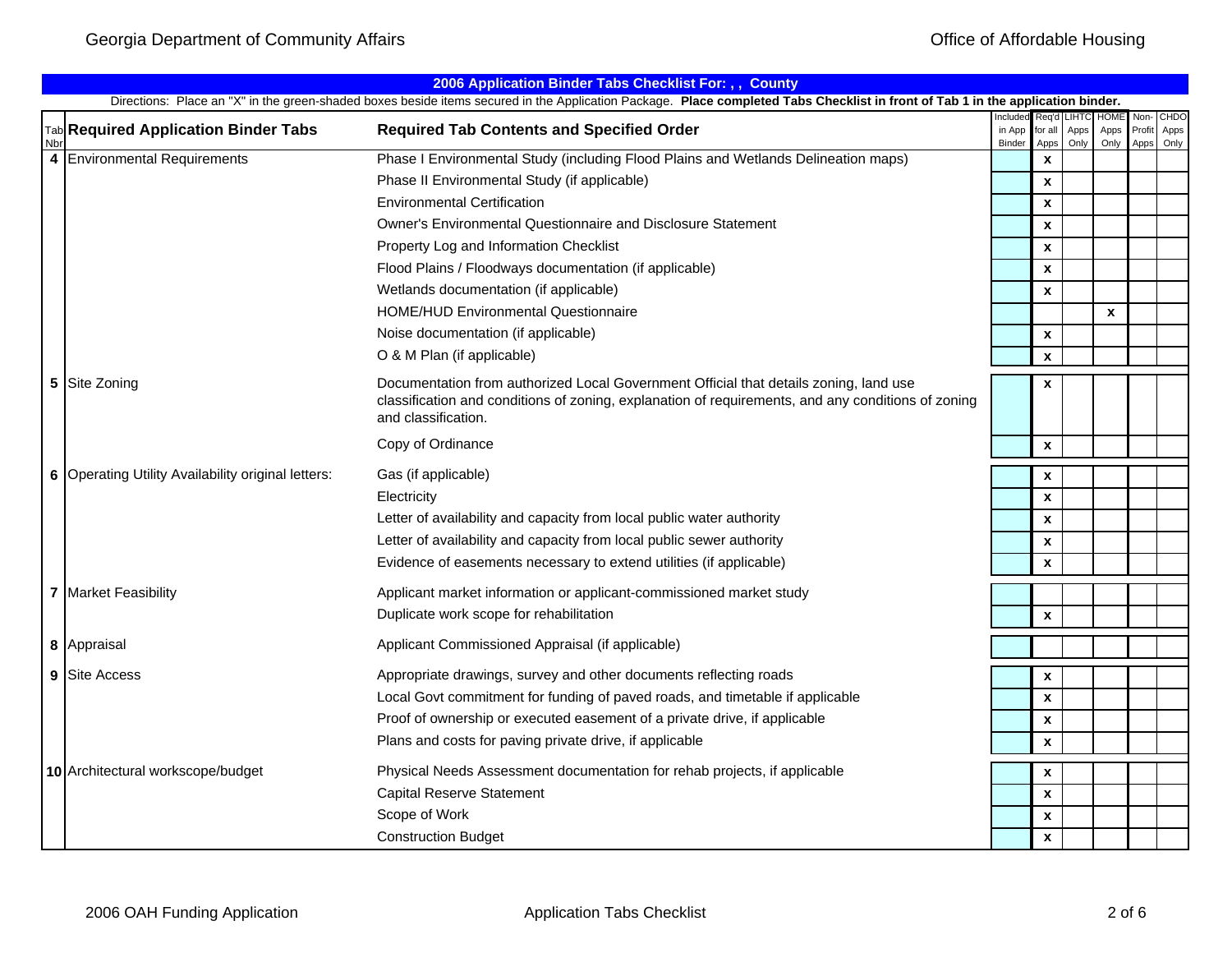|            | 2006 Application Binder Tabs Checklist For: , , County                                                                                                                                         |                                                                                                                                   |                             |                           |              |                             |                        |                      |  |  |  |  |
|------------|------------------------------------------------------------------------------------------------------------------------------------------------------------------------------------------------|-----------------------------------------------------------------------------------------------------------------------------------|-----------------------------|---------------------------|--------------|-----------------------------|------------------------|----------------------|--|--|--|--|
|            | Directions: Place an "X" in the green-shaded boxes beside items secured in the Application Package. Place completed Tabs Checklist in front of Tab 1 in the application binder.<br>Reg'd LIHTC |                                                                                                                                   |                             |                           |              |                             |                        |                      |  |  |  |  |
| <b>Nbr</b> | <b>Tab</b> Required Application Binder Tabs                                                                                                                                                    | <b>Required Tab Contents and Specified Order</b>                                                                                  | ncludec<br>in App<br>Binder | for all<br>Apps           | Apps<br>Only | <b>HOME</b><br>Apps<br>Only | Non-<br>Profit<br>Apps | CHDO<br>Apps<br>Only |  |  |  |  |
|            | 11 Site Info and Development Plan                                                                                                                                                              | Location and Vicinity Map (all parcels for a scattered site must be indicated)                                                    |                             | $\boldsymbol{x}$          |              |                             |                        |                      |  |  |  |  |
|            | (All Projects New AND Rehab)                                                                                                                                                                   | Conceptual Site Development Plan of the property                                                                                  |                             | $\boldsymbol{x}$          |              |                             |                        |                      |  |  |  |  |
|            |                                                                                                                                                                                                | Site Information Form                                                                                                             |                             | $\boldsymbol{x}$          |              |                             |                        |                      |  |  |  |  |
|            |                                                                                                                                                                                                | Desirable/Undesirable Certification                                                                                               |                             | $\boldsymbol{\mathsf{x}}$ |              |                             |                        |                      |  |  |  |  |
|            |                                                                                                                                                                                                | Site Maps & Photographs (photos must be color in all copies)                                                                      |                             | $\boldsymbol{x}$          |              |                             |                        |                      |  |  |  |  |
|            | <b>Quality Growth Initiatives Documentation</b>                                                                                                                                                | Infill                                                                                                                            |                             | $\pmb{\mathsf{x}}$        |              |                             |                        |                      |  |  |  |  |
|            |                                                                                                                                                                                                | <b>Community Transportation Option</b>                                                                                            |                             | $\boldsymbol{\mathsf{x}}$ |              |                             |                        |                      |  |  |  |  |
|            |                                                                                                                                                                                                | Adaptive Re-Use, Historic Preservation and Brownfield/Greyfield Redevelopmt                                                       |                             | $\boldsymbol{x}$          |              |                             |                        |                      |  |  |  |  |
|            | 12 Preliminary Financing Commitments                                                                                                                                                           | Preliminary Financing Commitments - Debt, Equity and Grants (if applicable)                                                       |                             | $\boldsymbol{\mathsf{x}}$ |              |                             |                        |                      |  |  |  |  |
|            |                                                                                                                                                                                                | Documentation of Applicable Index Rate (for debt with variable interest rate                                                      |                             | $\boldsymbol{\mathsf{x}}$ |              |                             |                        |                      |  |  |  |  |
|            |                                                                                                                                                                                                | Operating Subsidy Agreements other than Rental Assistance Agreements for which points will be<br>claimed                          |                             | $\boldsymbol{\mathsf{x}}$ |              |                             |                        |                      |  |  |  |  |
|            |                                                                                                                                                                                                | Evidence of Developer Fee Note                                                                                                    |                             | $\pmb{\chi}$              |              |                             |                        |                      |  |  |  |  |
|            | Assumption of Existing Debt (if applicable)                                                                                                                                                    | <b>Certification Letter</b>                                                                                                       |                             | $\boldsymbol{\mathsf{x}}$ |              |                             |                        |                      |  |  |  |  |
|            |                                                                                                                                                                                                | Original Promissory Note and Amendments                                                                                           |                             | $\boldsymbol{\mathsf{x}}$ |              |                             |                        |                      |  |  |  |  |
|            |                                                                                                                                                                                                | Original Loan Agreement and Amendments                                                                                            |                             | $\boldsymbol{\mathsf{x}}$ |              |                             |                        |                      |  |  |  |  |
|            |                                                                                                                                                                                                | <b>Original Security Instruments</b>                                                                                              |                             | $\boldsymbol{\mathsf{x}}$ |              |                             |                        |                      |  |  |  |  |
|            | 13 Legal Opinions                                                                                                                                                                              | Legal Opinion for Assisted Living (as applicable)                                                                                 |                             | $\pmb{\chi}$              |              |                             |                        |                      |  |  |  |  |
|            |                                                                                                                                                                                                | LIHTC Legal Opinion as to Project Qualification for Acquisition Credits                                                           |                             | $\mathbf{x}$              |              |                             |                        |                      |  |  |  |  |
|            | 14 Developer Documents                                                                                                                                                                         | General Partner Organization Documents Including Operating Agreement                                                              |                             | $\pmb{\chi}$              |              |                             |                        |                      |  |  |  |  |
|            |                                                                                                                                                                                                | Development Agreement                                                                                                             |                             | $\pmb{\chi}$              |              |                             |                        |                      |  |  |  |  |
|            | 15 Experience                                                                                                                                                                                  | Evidence of Experience Determination (for Owner, Developer, and Property Manager as<br>applicable)                                |                             | $\boldsymbol{\mathsf{x}}$ |              |                             |                        |                      |  |  |  |  |
|            |                                                                                                                                                                                                | Pre-application Experience Determination Certificates (as applicable)                                                             |                             | $\boldsymbol{\mathsf{x}}$ |              |                             |                        |                      |  |  |  |  |
|            |                                                                                                                                                                                                | Request for Owner Experience Determination                                                                                        |                             | $\boldsymbol{\mathsf{x}}$ |              |                             |                        |                      |  |  |  |  |
|            |                                                                                                                                                                                                | Request for Developer Experience Determination                                                                                    |                             | $\boldsymbol{\mathsf{x}}$ |              |                             |                        |                      |  |  |  |  |
|            |                                                                                                                                                                                                | Request for Manager Experience Determination                                                                                      |                             | $\boldsymbol{\mathsf{x}}$ |              |                             |                        |                      |  |  |  |  |
|            |                                                                                                                                                                                                | Experience Waiver Approvals (if applicable)                                                                                       |                             | $\boldsymbol{\mathsf{x}}$ |              |                             |                        |                      |  |  |  |  |
|            |                                                                                                                                                                                                | Partnership or Consulting Agreement Between Inexperienced and Experienced Entities, if<br>applicable (must include training plan) |                             | $\boldsymbol{\mathsf{x}}$ |              |                             |                        |                      |  |  |  |  |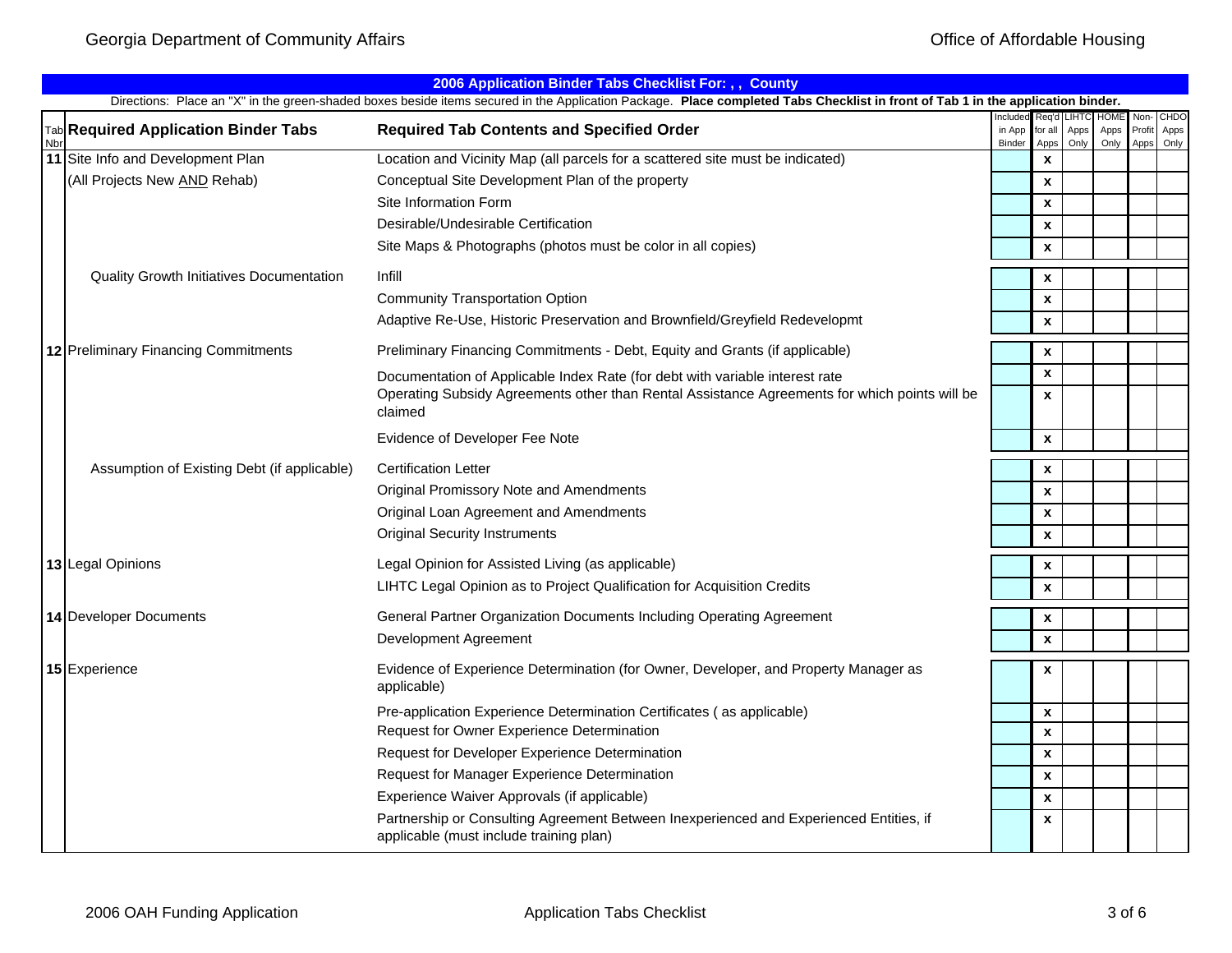|     | 2006 Application Binder Tabs Checklist For: , , County                                                                                                                                                                       |                                                                             |        |                           |              |                  |                    |                           |  |  |  |
|-----|------------------------------------------------------------------------------------------------------------------------------------------------------------------------------------------------------------------------------|-----------------------------------------------------------------------------|--------|---------------------------|--------------|------------------|--------------------|---------------------------|--|--|--|
|     | Directions: Place an "X" in the green-shaded boxes beside items secured in the Application Package. Place completed Tabs Checklist in front of Tab 1 in the application binder.<br>Req'd LIHTC HOME Non-<br>CHDO<br>Included |                                                                             |        |                           |              |                  |                    |                           |  |  |  |
| Nbr | <b>Tab</b> Required Application Binder Tabs                                                                                                                                                                                  | <b>Required Tab Contents and Specified Order</b>                            | Binder | in App for all<br>Apps    | Apps<br>Only | Apps<br>Only     | Apps               | Profit Apps               |  |  |  |
|     | 16 Property Management Documentation                                                                                                                                                                                         | Staffing Breakdown                                                          |        | $\mathbf{x}$              |              |                  |                    |                           |  |  |  |
|     |                                                                                                                                                                                                                              | Management Agent Questionnaire                                              |        | $\boldsymbol{\mathsf{x}}$ |              |                  |                    |                           |  |  |  |
|     |                                                                                                                                                                                                                              | Affirmative Fair Housing Marketing Plan                                     |        |                           |              | $\mathbf{x}$     |                    |                           |  |  |  |
|     | 17 Eligibility for credit under Nonprofit Set-Aside                                                                                                                                                                          | IRS Tax-Exempt Status Determination Letter                                  |        |                           |              |                  | $\pmb{\mathsf{x}}$ | $\boldsymbol{\mathsf{x}}$ |  |  |  |
|     | and CHDO Set-Aside:                                                                                                                                                                                                          | Secretary of State Certification of Nonprofit Status                        |        |                           |              |                  | $\pmb{\mathsf{x}}$ | $\boldsymbol{\mathsf{x}}$ |  |  |  |
|     |                                                                                                                                                                                                                              | General Partnership Joint Venture Agreement                                 |        |                           |              |                  | $\pmb{\mathsf{x}}$ | $\boldsymbol{\mathsf{x}}$ |  |  |  |
|     |                                                                                                                                                                                                                              | Legal Opinion regarding nonprofit tax-exempt status                         |        |                           |              |                  | $\pmb{\mathsf{x}}$ | $\boldsymbol{\mathsf{x}}$ |  |  |  |
|     |                                                                                                                                                                                                                              | Documentation of Nonprofit's ownership interest                             |        |                           |              |                  | $\pmb{\mathsf{x}}$ | $\boldsymbol{\mathsf{x}}$ |  |  |  |
|     |                                                                                                                                                                                                                              | Board of Directors information: name, address, phone, occupation, positions |        |                           |              |                  | $\mathbf{x}$       | $\mathbf{x}$              |  |  |  |
|     |                                                                                                                                                                                                                              | Development Agreement if the nonprofit is a codeveloper                     |        |                           |              |                  | $\pmb{\mathsf{x}}$ | $\boldsymbol{\mathsf{x}}$ |  |  |  |
|     |                                                                                                                                                                                                                              | ByLaws for NonProfit Organization                                           |        |                           |              |                  | $\mathbf{x}$       | $\boldsymbol{\mathsf{x}}$ |  |  |  |
|     |                                                                                                                                                                                                                              | Copy of State CHDO Pre-qualification or Renewal letter                      |        |                           |              |                  |                    | $\pmb{\chi}$              |  |  |  |
|     |                                                                                                                                                                                                                              | Evidence of CHDO Predevelopment Loan                                        |        |                           |              |                  |                    | $\mathbf{x}$              |  |  |  |
|     |                                                                                                                                                                                                                              | Evidence that project is within CHDO service area                           |        |                           |              |                  |                    | $\pmb{\chi}$              |  |  |  |
|     | 18 Additional HOME/HUD Requirements                                                                                                                                                                                          | Site & Neighborhood Standards Certification                                 |        |                           |              | X                |                    |                           |  |  |  |
|     |                                                                                                                                                                                                                              | <b>US Census Tract</b>                                                      |        |                           |              | $\boldsymbol{x}$ |                    |                           |  |  |  |
|     |                                                                                                                                                                                                                              | Certification for Contracts, Loans and Cooperative Agreements               |        |                           |              | X                |                    |                           |  |  |  |
|     |                                                                                                                                                                                                                              | Disclosure of Lobbying Activities                                           |        |                           |              | $\boldsymbol{x}$ |                    |                           |  |  |  |
|     |                                                                                                                                                                                                                              | Applicant / Recipient Disclosure / Update Report                            |        |                           |              | X                |                    |                           |  |  |  |
|     |                                                                                                                                                                                                                              | MBE / WBE Outreach Plan Guide form                                          |        |                           |              | $\mathbf{x}$     |                    |                           |  |  |  |
|     |                                                                                                                                                                                                                              | Pre-Contract Agreement or Right to Withdraw                                 |        |                           |              | $\mathbf x$      |                    |                           |  |  |  |
|     | 19 Relocation (if applicable)                                                                                                                                                                                                | Detailed Tenant Relocation Plan                                             |        | X                         |              |                  |                    |                           |  |  |  |
|     |                                                                                                                                                                                                                              | <b>Tenant Household Data Forms</b>                                          |        | $\boldsymbol{x}$          |              |                  |                    |                           |  |  |  |
|     |                                                                                                                                                                                                                              | Relocation Displacement Spreadsheet                                         |        | $\mathbf{x}$              |              |                  |                    |                           |  |  |  |
|     |                                                                                                                                                                                                                              | <b>Temporary Relocation Cost Estimate</b>                                   |        | $\boldsymbol{\mathsf{x}}$ |              |                  |                    |                           |  |  |  |
|     |                                                                                                                                                                                                                              | General Info Notice for Occupants at Time of App / Proof of Delivery        |        |                           |              | X                |                    |                           |  |  |  |
|     |                                                                                                                                                                                                                              | <b>Current Rent Roll</b>                                                    |        | $\boldsymbol{x}$          |              |                  |                    |                           |  |  |  |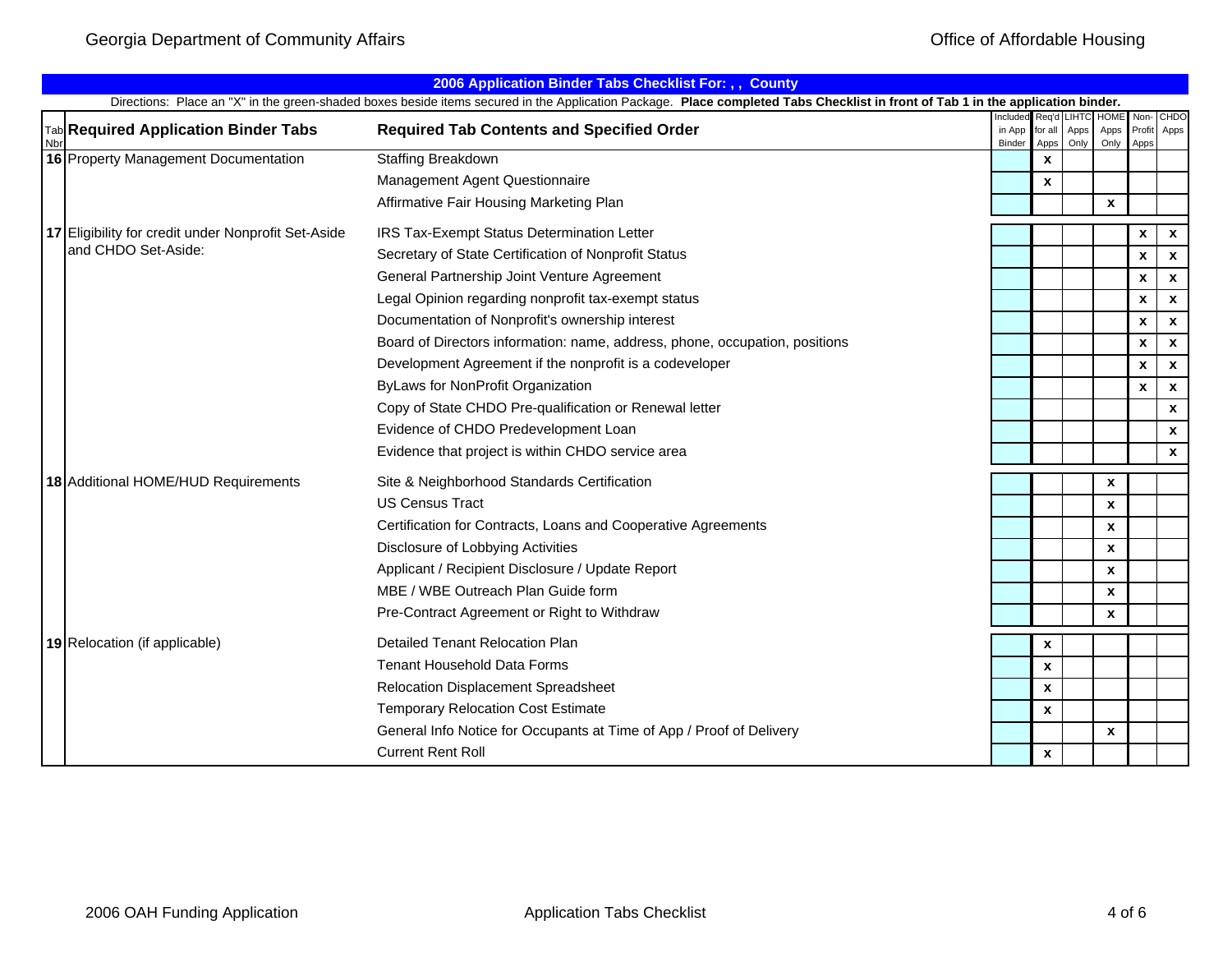|    | 2006 Application Binder Tabs Checklist For: , , County |                                                                                                                                                                                 |                                           |                    |                       |                             |              |                     |  |  |  |
|----|--------------------------------------------------------|---------------------------------------------------------------------------------------------------------------------------------------------------------------------------------|-------------------------------------------|--------------------|-----------------------|-----------------------------|--------------|---------------------|--|--|--|
|    |                                                        | Directions: Place an "X" in the green-shaded boxes beside items secured in the Application Package. Place completed Tabs Checklist in front of Tab 1 in the application binder. |                                           |                    |                       |                             |              |                     |  |  |  |
| Nb | Tab Required Application Binder Tabs                   | <b>Required Tab Contents and Specified Order</b>                                                                                                                                | ncluded Reg'd<br>in App for all<br>Binder | Apps               | LIHTC<br>Apps<br>Only | <b>HOME</b><br>Apps<br>Only | Non-<br>Apps | CHDO<br>Profit Apps |  |  |  |
|    | 20 Project Amenities and Services                      | <b>Service Certification Form</b>                                                                                                                                               |                                           | $\pmb{\mathsf{x}}$ |                       |                             |              |                     |  |  |  |
|    |                                                        | Amenities Certification Form                                                                                                                                                    |                                           | $\mathbf{x}$       |                       |                             |              |                     |  |  |  |
|    |                                                        | MOU for Basic and Optional Services/Special Needs (if applicable)                                                                                                               |                                           | X                  |                       |                             |              |                     |  |  |  |
|    |                                                        | Description of service providers technical capacity and experience                                                                                                              |                                           | $\pmb{\mathsf{x}}$ |                       |                             |              |                     |  |  |  |
|    |                                                        | Detailed Sources and Uses Budget for supportive services                                                                                                                        |                                           | $\mathbf{x}$       |                       |                             |              |                     |  |  |  |
|    |                                                        | Detailed Letter of Intent from service provider(s) (Not necessary for Spec'l Nds)                                                                                               |                                           | X                  |                       |                             |              |                     |  |  |  |
|    |                                                        | Evidence of PBRA for Special Needs Units (if applicable)                                                                                                                        |                                           | $\mathbf{x}$       |                       |                             |              |                     |  |  |  |
|    | 21 Additional Rent and Income Elections                |                                                                                                                                                                                 |                                           |                    |                       |                             |              |                     |  |  |  |
|    | PHA Development and Rental Subsidy                     | Rent and Income Restriction Certification                                                                                                                                       |                                           | X                  |                       |                             |              |                     |  |  |  |
|    |                                                        | Docs demonstrating PHA investment in project physical plant                                                                                                                     |                                           | $\mathbf{x}$       |                       |                             |              |                     |  |  |  |
|    |                                                        | Executed Owner/PHA Rental Subsidy Agreement (if applicable)                                                                                                                     |                                           | $\mathbf{x}$       |                       |                             |              |                     |  |  |  |
|    |                                                        | Executed Owner/PHA Operating Cost Contribution Agreement (if applicable)                                                                                                        |                                           | $\pmb{\mathsf{x}}$ |                       |                             |              |                     |  |  |  |
|    | <b>PBRA</b>                                            | Project-Based Rental Assistance: executed agreement with funding entity                                                                                                         |                                           | X                  |                       |                             |              |                     |  |  |  |
|    |                                                        | HUD Letter regarding extension of PBRA contract                                                                                                                                 |                                           | X                  |                       |                             |              |                     |  |  |  |
|    |                                                        | Tenant Selection Plan if PBRA is not from HUD PHA or USDA                                                                                                                       |                                           | $\mathbf{x}$       |                       |                             |              |                     |  |  |  |
|    |                                                        | DCA PBRA For Special Needs Applicant Certification                                                                                                                              |                                           | $\pmb{\mathsf{x}}$ |                       |                             |              |                     |  |  |  |
|    | 22 Extension of Cancellation Option                    | Agreement to forgo the cancellation option                                                                                                                                      |                                           | $\pmb{\mathsf{x}}$ |                       |                             |              |                     |  |  |  |
|    |                                                        | Tenant Ownership Conversion Plan                                                                                                                                                |                                           | $\pmb{\mathsf{x}}$ |                       |                             |              |                     |  |  |  |
|    | 23 Preservation                                        | Priority Designation from HUD or USDA                                                                                                                                           |                                           | X                  |                       |                             |              |                     |  |  |  |
|    |                                                        | Documentation Evidencing Rent and Income Restrictions or a Rent Roll                                                                                                            |                                           | $\pmb{\mathsf{x}}$ |                       |                             |              |                     |  |  |  |
|    | For LIHTC Projects Where the Credit Period             | Partnerships First and Last Year's Tax Returns                                                                                                                                  |                                           | $\pmb{\mathsf{x}}$ |                       |                             |              |                     |  |  |  |
|    | Has Ended                                              | IRS Form 8609                                                                                                                                                                   |                                           | X                  |                       |                             |              |                     |  |  |  |
|    |                                                        | For LIHTC Projects Beyond the 14th Year of Documentation that no points were claimed for cancellation option                                                                    |                                           | $\pmb{\mathsf{x}}$ |                       |                             |              |                     |  |  |  |
|    | the Compliance Period                                  | IRS Form 8609                                                                                                                                                                   |                                           | $\mathbf{x}$       |                       |                             |              |                     |  |  |  |
|    | 24 Local Government Support                            | Letter of Support & local governing body resolution - or -                                                                                                                      |                                           | X                  |                       |                             |              |                     |  |  |  |
|    |                                                        | Letter of Support from local governing official                                                                                                                                 |                                           | $\pmb{\mathsf{x}}$ |                       |                             |              |                     |  |  |  |
|    |                                                        | Government financial support documentation                                                                                                                                      |                                           | $\pmb{\mathsf{x}}$ |                       |                             |              |                     |  |  |  |